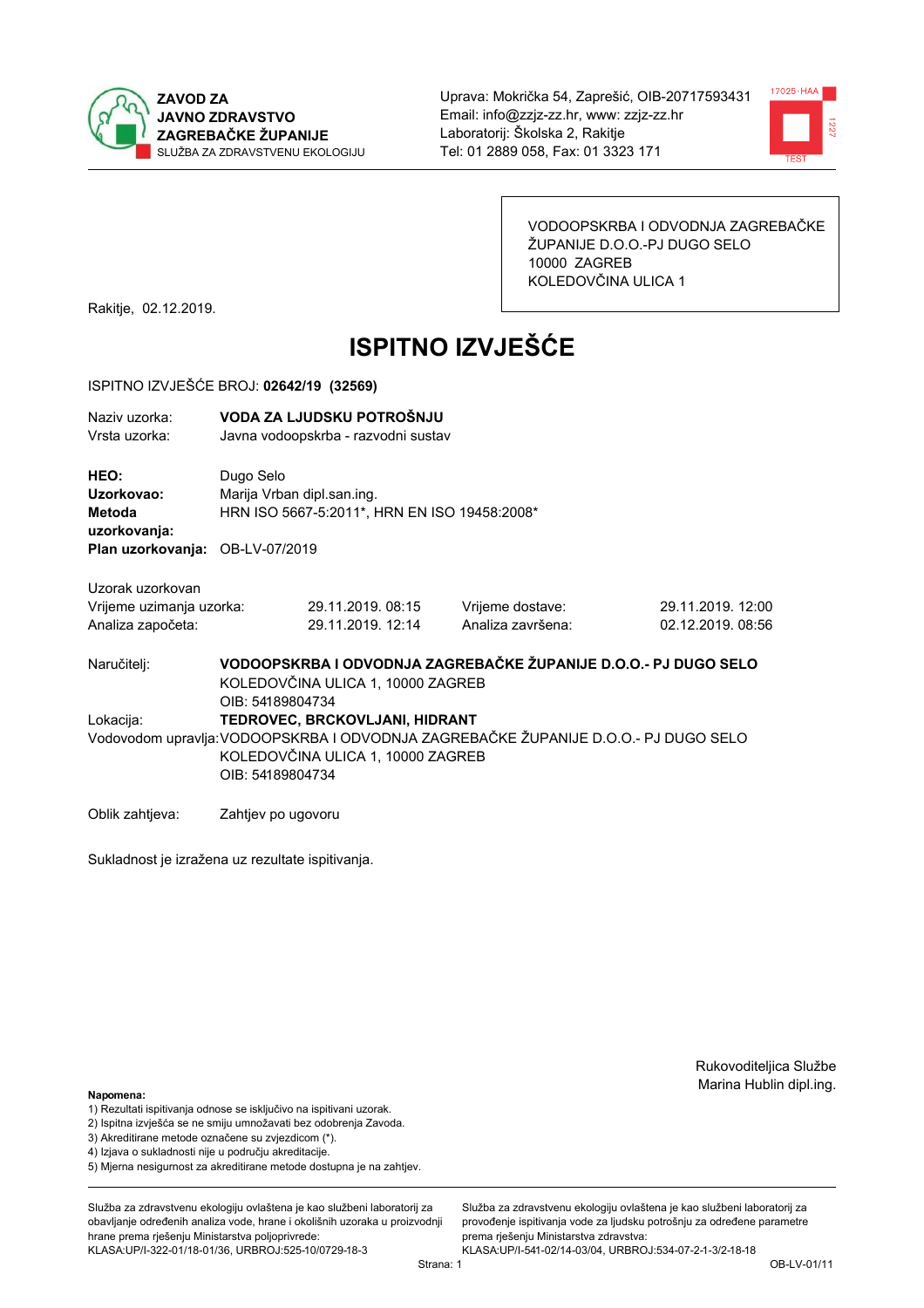## **REZULTATI ISPITIVANJA:**

Ispitno izviešće rezultat je elektroničke obrade podataka te je punovažeće bez žiga i potpisa

| Pokazatelj                | <b>Metoda</b>                           | <b>MJ</b>                   | <b>Rezultatt</b> | MDK**         | <b>Sukladno</b> |
|---------------------------|-----------------------------------------|-----------------------------|------------------|---------------|-----------------|
| Temperatura               | Standard Methods 21st Ed.<br>2005.2550B | $^{\circ}$ C                | 18,4             | 25            | DA              |
| Slobodni rezidualni klor  | HRN EN ISO 7393-2:2018                  | $mg/L$ Cl <sub>2</sub>      | 0,06             | 0,5           | DA              |
| Boja                      | HRN EN ISO 7887:2012                    | mg/L Pt/Co skale            | < 5              | 20            | DA              |
| Mutnoća                   | HRN EN ISO 7027-1:2016*                 | NTU jedinica                | 0,33             | 4             | DA              |
| <b>Miris</b>              | HRN EN 1622:2008                        |                             | bez              | bez           | DA              |
| <b>Okus</b>               | HRN EN 1622:2008                        |                             | bez              | bez           | DA              |
| pH                        | HRN EN ISO 10523:2012*                  | pH jedinica                 | 7,4              | $6, 5 - 9, 5$ | DA              |
| Temp.pri određivanju pH   |                                         | $^{\circ}$ C                | 15,8             |               |                 |
| Elektrovodljivost         | HRN EN 27888:2008*                      | µScm <sup>-1</sup> pri 20°C | 387              | 2.500         | DA              |
| Utrošak KMnO <sub>4</sub> | HRN EN ISO 8467:2001                    | mg/L $O_2$                  | < 0, 5           | 5             | DA              |
| Kloridi                   | HRN EN ISO 10304-1:2009*                | mg/L CI                     | 8,3              | 250           | DA              |
| Nitriti                   | HRN EN ISO 10304-1:2009                 | mg/L $(NO2)$                | < 0,050          | 0,5           | DA              |
| Nitrati                   | HRN EN ISO 10304-1:2009*                | mg/L (NO <sub>3</sub> )     | 4,7              | 50            | DA              |
| Amonij                    | HRN ISO 7150-1:1998*                    | mg/L (NH                    | < 0,05           | 0,5           | DA              |

trezultat izražen kao manje od (<) odnosi se na granicu kvantifikacije

\*\*maksimalno dozvoljena koncentracija

#### Izjava o sukladnosti

Prema ispitanim parametrima uzorak vode JE SUKLADAN zahtievima članka 5. Zakona o vodi za ljudsku potrošnju (NN 56/2013, 64/2015, 104/2017, 115/2018) i priloga I Pravilnika o parametrima sukladnosti, metodama analize, monitoringu i planovima sigurnosti vode za ljudsku potrošnju te načinu vođenja registra pravnih osoba koje obavljaju djelatnost javne vodoopskrbe (NN 125/2017).

> Voditeljica Odsjeka Nikolina Ciban dipl.ing.

# Odsjek za mikrobiološka ispitivanja voda

## **REZULTATI ISPITIVANJA:**

Ispitno izvješće rezultat je elektroničke obrade podataka te je punovažeće bez žiga i potpisa

| Pokazatelj             | <b>Metoda</b>           | <b>MJ</b>   | <b>Rezultat</b> | $MDK**$ | <b>Sukladno</b> |
|------------------------|-------------------------|-------------|-----------------|---------|-----------------|
| Ukupni koliformi       | HRN EN ISO 9308-1:2014* | broj/100 mL |                 | 0       | DA              |
| Escherichia coli       | HRN EN ISO 9308-1:2014* | broj/100 mL |                 | 0       | DA              |
| Enterokoki             | HRN EN ISO 7899-2:2000* | broj/100 mL |                 | 0       | DA              |
| Pseudomonas aeruginosa | HRN EN ISO 16266:2008*  | broj/100 mL | < 1             | 0       | DA              |
| Aerobne bakt -36 C/48h | HRN EN ISO 6222:2000*   | broj/1 mL   |                 | 100     | DA              |
| Aerobne bakt -22°C/72h | HRN EN ISO 6222:2000*   | broj/1 mL   |                 | 100     | DA              |

\*\*maksimalno dozvoljena koncentracija

#### Izjava o sukladnosti

Prema ispitanim parametrima uzorak vode JE SUKLADAN zahtjevima članka 5. Zakona o vodi za ljudsku potrošnju (NN 56/2013, 64/2015, 104/2017, 115/2018) i priloga I Pravilnika o parametrima sukladnosti, metodama analize, monitoringu i planovima sigurnosti vode za ljudsku potrošnju te načinu vođenja registra pravnih osoba koje obavljaju djelatnost javne vodoopskrbe (NN 125/2017).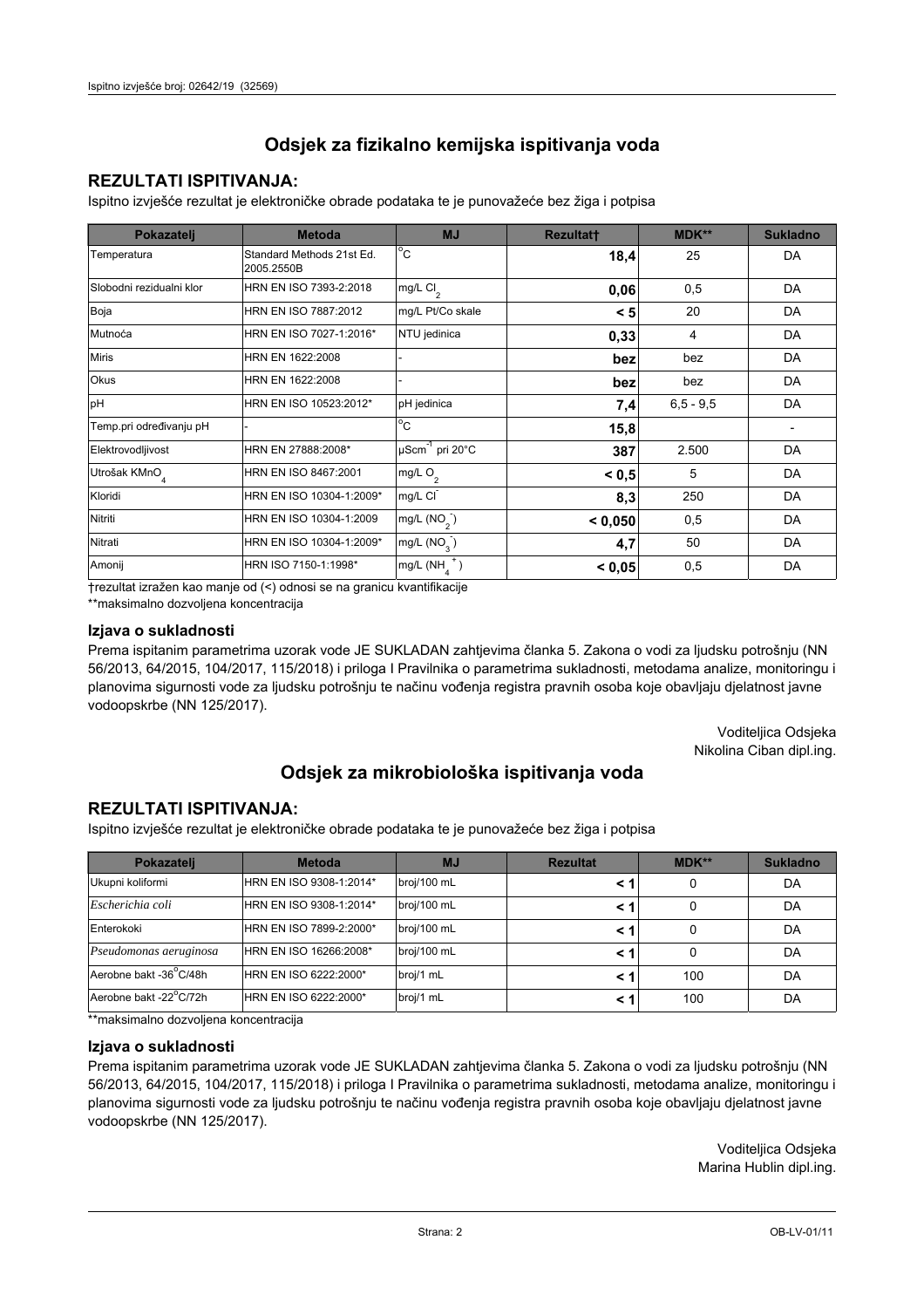



VODOOPSKRBA I ODVODNJA ZAGREBAČKE ŽUPANIJE D.O.O.-PJ DUGO SELO 10000 ZAGREB KOLEDOVČINA ULICA 1

Rakitje, 02.12.2019.

# **ISPITNO IZVJEŠĆE**

#### ISPITNO IZVJEŠĆE BROJ: 02643/19 (32570)

| Naziv uzorka: | VODA ZA LJUDSKU POTROŠNJU           |
|---------------|-------------------------------------|
| Vrsta uzorka: | Javna vodoopskrba - razvodni sustav |
| <b>HEO:</b>   | Dugo Selo                           |
| Uzorkovao:    | Marija Vrban dipl.san.ing.          |

Metoda HRN ISO 5667-5:2011\*, HRN EN ISO 19458:2008\* uzorkovanja:

Plan uzorkovanja: OB-LV-07/2019

Uzorak uzorkovan

| Vrijeme uzimanja uzorka: | 29.11.2019.08:40  | Vrijeme dostave:  | 29.11.2019. 12:00 |
|--------------------------|-------------------|-------------------|-------------------|
| Analiza započeta:        | 29.11.2019. 12:15 | Analiza završena: | 02.12.2019.08:58  |

VODOOPSKRBA I ODVODNJA ZAGREBAČKE ŽUPANIJE D.O.O.- PJ DUGO SELO Naručitelj: KOLEDOVČINA ULICA 1, 10000 ZAGREB OIB: 54189804734 Lokacija: **NH ŠTAKOROVEC** Vodovodom upravlja: VODOOPSKRBA I ODVODNJA ZAGREBAČKE ŽUPANIJE D.O.O.- PJ DUGO SELO KOLEDOVČINA ULICA 1, 10000 ZAGREB OIB: 54189804734

Oblik zahtjeva: Zahtjev po ugovoru

Sukladnost je izražena uz rezultate ispitivanja.

Rukovoditeljica Službe Marina Hublin dipl.ing.

#### Napomena:

- 1) Rezultati ispitivanja odnose se isključivo na ispitivani uzorak.
- 2) Ispitna izvješća se ne smiju umnožavati bez odobrenja Zavoda.

3) Akreditirane metode označene su zvjezdicom (\*).

- 4) Iziava o sukladnosti nije u području akreditacije.
- 5) Mjerna nesigurnost za akreditirane metode dostupna je na zahtjev.

Služba za zdravstvenu ekologiju ovlaštena je kao službeni laboratorij za obavlianie određenih analiza vode, hrane i okolišnih uzoraka u proizvodniji hrane prema rješenju Ministarstva poljoprivrede: KLASA:UP/I-322-01/18-01/36, URBROJ:525-10/0729-18-3

Strana: 1

Služba za zdravstvenu ekologiju ovlaštena je kao službeni laboratorij za provođenie ispitivania vode za liudsku potrošniu za određene parametre prema rješenju Ministarstva zdravstva: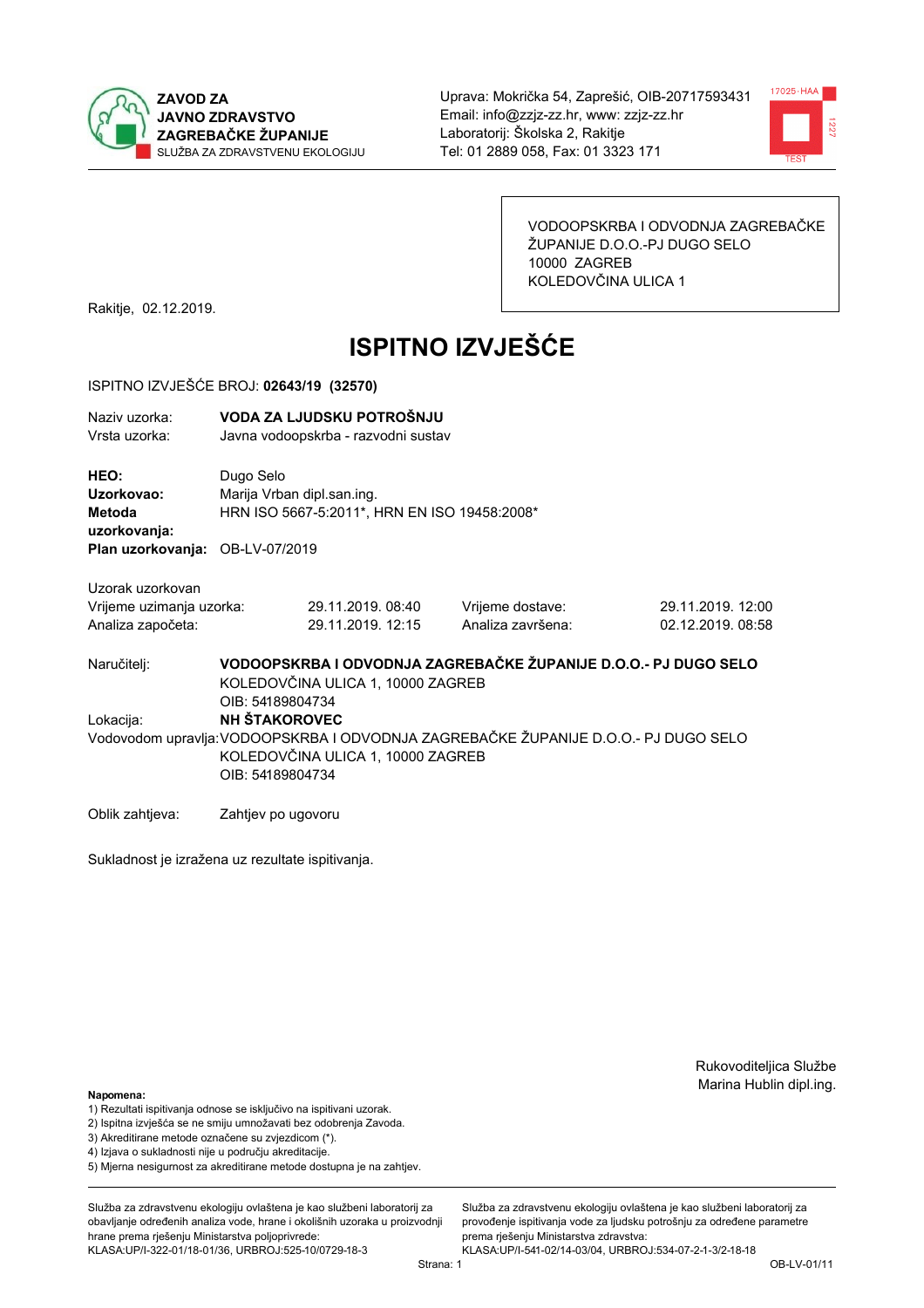## **REZULTATI ISPITIVANJA:**

Ispitno izviešće rezultat je elektroničke obrade podataka te je punovažeće bez žiga i potpisa

| Pokazatelj                | <b>Metoda</b>                           | <b>MJ</b>                   | <b>Rezultatt</b> | MDK**         | <b>Sukladno</b> |
|---------------------------|-----------------------------------------|-----------------------------|------------------|---------------|-----------------|
| Temperatura               | Standard Methods 21st Ed.<br>2005.2550B | $^{\circ}$ C                | 14,8             | 25            | DA              |
| Slobodni rezidualni klor  | HRN EN ISO 7393-2:2018                  | mg/L $Cl2$                  | 0,12             | 0,5           | DA              |
| Boja                      | HRN EN ISO 7887:2012                    | mg/L Pt/Co skale            | < 5              | 20            | DA              |
| Mutnoća                   | HRN EN ISO 7027-1:2016*                 | NTU jedinica                | 0,75             | 4             | DA              |
| <b>Miris</b>              | HRN EN 1622:2008                        |                             | bez              | bez           | DA              |
| <b>Okus</b>               | HRN EN 1622:2008                        |                             | bez              | bez           | DA              |
| pH                        | HRN EN ISO 10523:2012*                  | pH jedinica                 | 7,7              | $6, 5 - 9, 5$ | DA              |
| Temp.pri određivanju pH   |                                         | $^{\circ}$ C                | 14,5             |               |                 |
| Elektrovodljivost         | HRN EN 27888:2008*                      | µScm <sup>-1</sup> pri 20°C | 476              | 2.500         | DA              |
| Utrošak KMnO <sub>4</sub> | HRN EN ISO 8467:2001                    | mg/L $O_2$                  | 0,6              | 5             | DA              |
| Kloridi                   | HRN EN ISO 10304-1:2009*                | mg/L CI                     | 6,4              | 250           | DA              |
| Nitriti                   | HRN EN ISO 10304-1:2009                 | mg/L $(NO2)$                | < 0,050          | 0,5           | DA              |
| Nitrati                   | HRN EN ISO 10304-1:2009*                | mg/L (NO <sub>3</sub> )     | 6,2              | 50            | DA              |
| Amonij                    | HRN ISO 7150-1:1998*                    | mg/L (NH                    | < 0,05           | 0,5           | DA              |

trezultat izražen kao manje od (<) odnosi se na granicu kvantifikacije

\*\*maksimalno dozvoljena koncentracija

### Izjava o sukladnosti

Prema ispitanim parametrima uzorak vode JE SUKLADAN zahtievima članka 5. Zakona o vodi za ljudsku potrošnju (NN 56/2013, 64/2015, 104/2017, 115/2018) i priloga I Pravilnika o parametrima sukladnosti, metodama analize, monitoringu i planovima sigurnosti vode za ljudsku potrošnju te načinu vođenja registra pravnih osoba koje obavljaju djelatnost javne vodoopskrbe (NN 125/2017).

> Voditeljica Odsjeka Nikolina Ciban dipl.ing.

# Odsjek za mikrobiološka ispitivanja voda

## **REZULTATI ISPITIVANJA:**

Ispitno izvješće rezultat je elektroničke obrade podataka te je punovažeće bez žiga i potpisa

| Pokazatelj             | <b>Metoda</b>           | <b>MJ</b>   | <b>Rezultat</b> | <b>MDK**</b> | <b>Sukladno</b> |
|------------------------|-------------------------|-------------|-----------------|--------------|-----------------|
| Ukupni koliformi       | HRN EN ISO 9308-1:2014* | broj/100 mL |                 |              | DA              |
| Escherichia coli       | HRN EN ISO 9308-1:2014* | broj/100 mL | < 1             |              | DA              |
| Enterokoki             | HRN EN ISO 7899-2:2000* | broj/100 mL | < '             |              | DA              |
| Pseudomonas aeruginosa | HRN EN ISO 16266:2008*  | broj/100 mL | < 1             | 0            | DA              |
| Aerobne bakt -36 C/48h | HRN EN ISO 6222:2000*   | broj/1 mL   |                 | 100          | DA              |
| Aerobne bakt -22°C/72h | HRN EN ISO 6222:2000*   | broj/1 mL   | < 1             | 100          | DA              |

\*\*maksimalno dozvoljena koncentracija

### Izjava o sukladnosti

Prema ispitanim parametrima uzorak vode JE SUKLADAN zahtjevima članka 5. Zakona o vodi za ljudsku potrošnju (NN 56/2013, 64/2015, 104/2017, 115/2018) i priloga I Pravilnika o parametrima sukladnosti, metodama analize, monitoringu i planovima sigurnosti vode za ljudsku potrošnju te načinu vođenja registra pravnih osoba koje obavljaju djelatnost javne vodoopskrbe (NN 125/2017).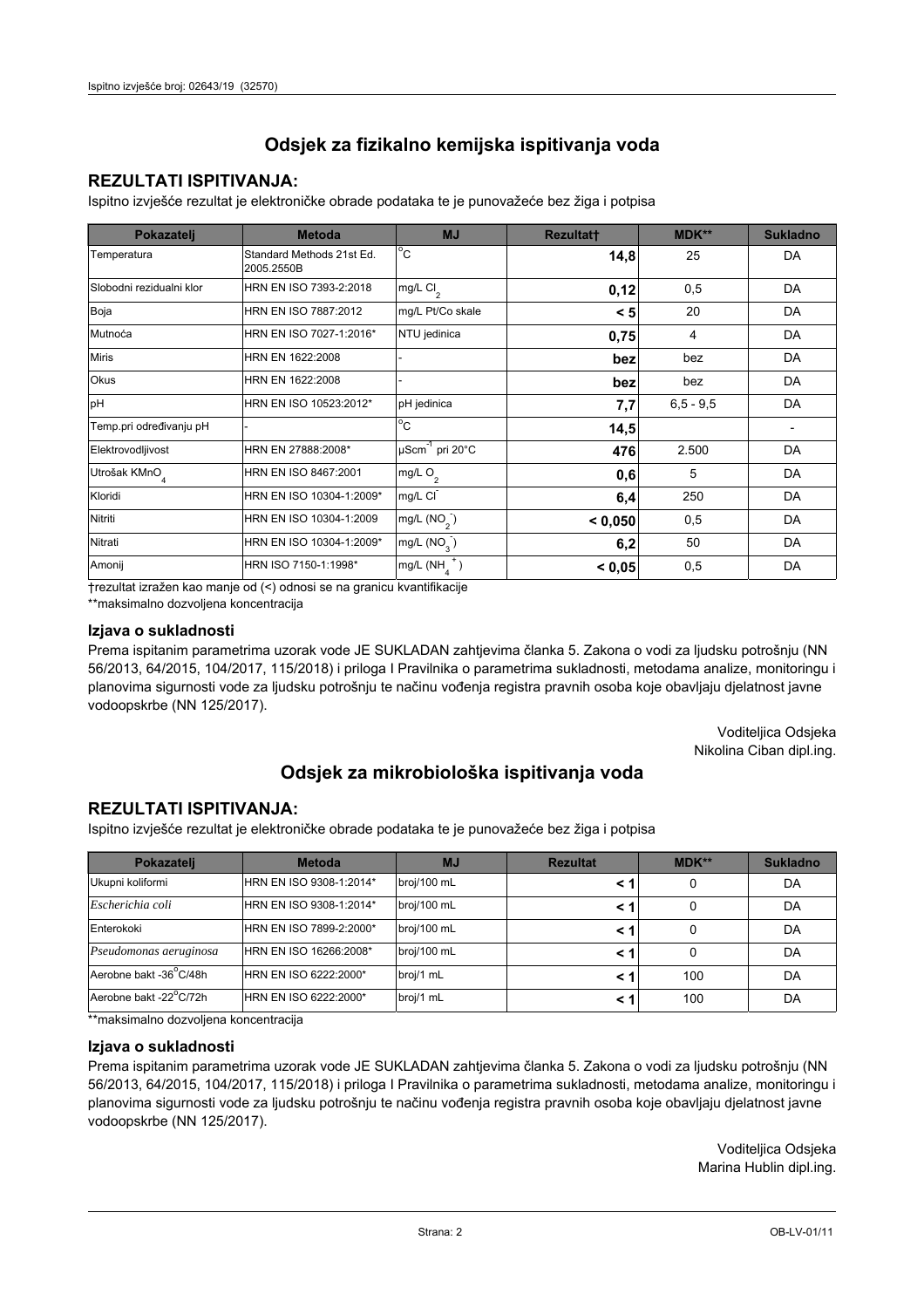



VODOOPSKRBA I ODVODNJA ZAGREBAČKE ŽUPANIJE D.O.O.-PJ DUGO SELO 10000 ZAGREB KOLEDOVČINA ULICA 1

Rakitje, 02.12.2019.

# **ISPITNO IZVJEŠĆE**

#### ISPITNO IZVJEŠĆE BROJ: 02644/19 (32571)

| Naziv uzorka: | VODA ZA LJUDSKU POTROŠNJU           |
|---------------|-------------------------------------|
| Vrsta uzorka: | Javna vodoopskrba - razvodni sustav |

HEO: Dugo Selo Uzorkovao: Mariia Vrban dipl.san.ing. Metoda HRN ISO 5667-5:2011\*, HRN EN ISO 19458:2008\* uzorkovanja: Plan uzorkovanja: OB-LV-07/2019

29.11.2019.09:20

29.11.2019. 12:15

Uzorak uzorkovan Vrijeme uzimanja uzorka: Analiza započeta:

Vrijeme dostave: Analiza završena: 29.11.2019. 12:00 02.12.2019.08:59

VODOOPSKRBA I ODVODNJA ZAGREBAČKE ŽUPANIJE D.O.O.- PJ DUGO SELO Naručitelj: KOLEDOVČINA ULICA 1, 10000 ZAGREB OIB: 54189804734 Lokacija: **ULICA DUBRAVA NH. DUGO SELO** Vodovodom upravlja: VODOOPSKRBA I ODVODNJA ZAGREBAČKE ŽUPANIJE D.O.O.- PJ DUGO SELO KOLEDOVČINA ULICA 1, 10000 ZAGREB OIB: 54189804734

Oblik zahtjeva: Zahtjev po ugovoru

Sukladnost je izražena uz rezultate ispitivanja.

Rukovoditeljica Službe Marina Hublin dipl.ing.

#### Napomena:

- 1) Rezultati ispitivanja odnose se isključivo na ispitivani uzorak.
- 2) Ispitna izvješća se ne smiju umnožavati bez odobrenja Zavoda.

3) Akreditirane metode označene su zvjezdicom (\*).

- 4) Iziava o sukladnosti nije u područiu akreditacije.
- 5) Mjerna nesigurnost za akreditirane metode dostupna je na zahtjev.

Služba za zdravstvenu ekologiju ovlaštena je kao službeni laboratorij za obavlianie određenih analiza vode, hrane i okolišnih uzoraka u proizvodniji hrane prema rješenju Ministarstva poljoprivrede: KLASA:UP/I-322-01/18-01/36, URBROJ:525-10/0729-18-3

Služba za zdravstvenu ekologiju ovlaštena je kao službeni laboratorij za provođenie ispitivania vode za liudsku potrošniu za određene parametre prema riešenju Ministarstva zdravstva: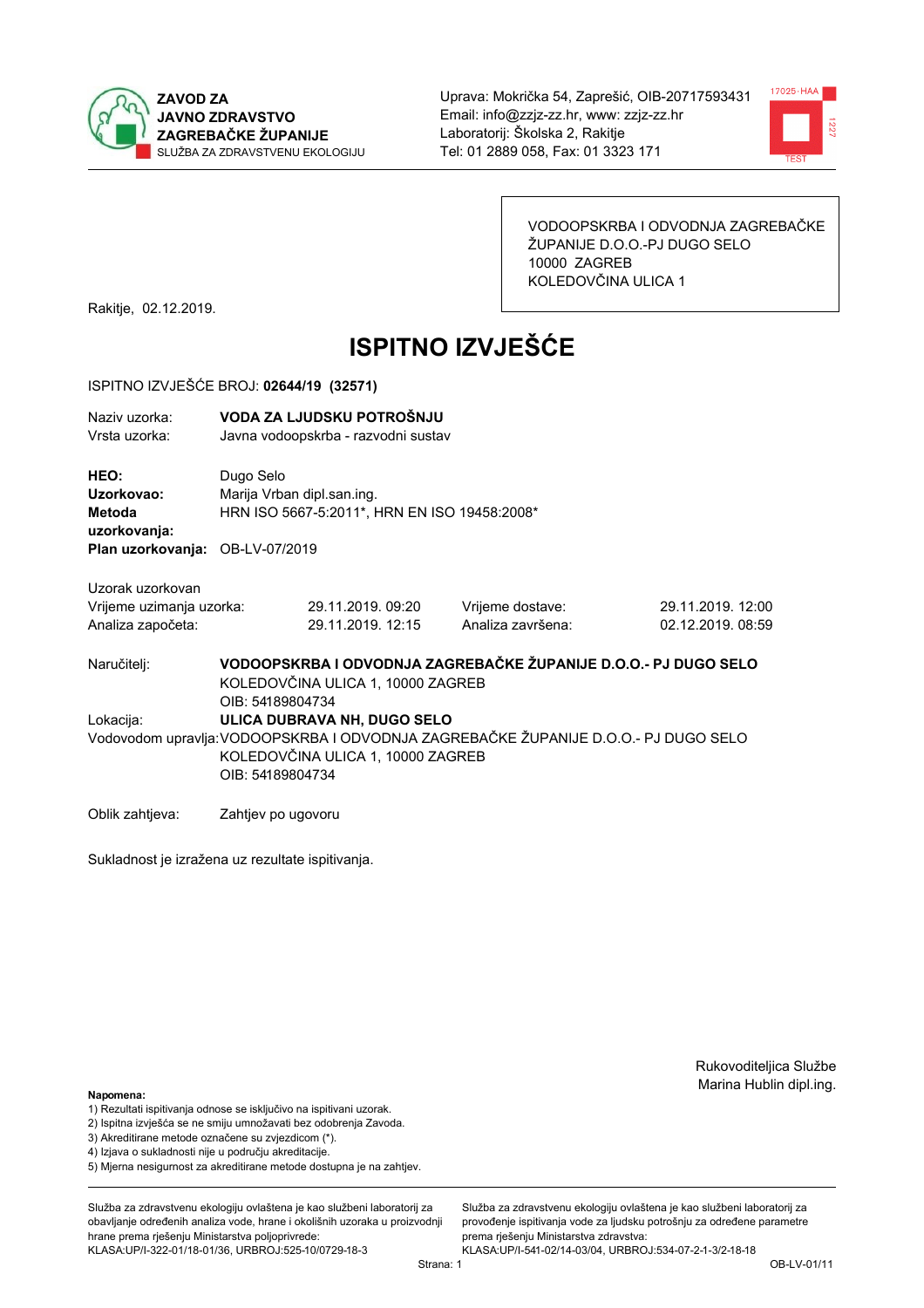## **REZULTATI ISPITIVANJA:**

Ispitno izviešće rezultat je elektroničke obrade podataka te je punovažeće bez žiga i potpisa

| Pokazatelj                | <b>Metoda</b>                           | <b>MJ</b>                   | <b>Rezultatt</b> | MDK**         | <b>Sukladno</b> |
|---------------------------|-----------------------------------------|-----------------------------|------------------|---------------|-----------------|
| Temperatura               | Standard Methods 21st Ed.<br>2005.2550B | $^{\circ}$ C                | 14               | 25            | DA              |
| Slobodni rezidualni klor  | HRN EN ISO 7393-2:2018                  | $mg/L$ Cl <sub>2</sub>      | 0,27             | 0,5           | DA              |
| Boja                      | HRN EN ISO 7887:2012                    | mg/L Pt/Co skale            | < 5              | 20            | DA              |
| Mutnoća                   | HRN EN ISO 7027-1:2016*                 | NTU jedinica                | 0,25             | 4             | DA              |
| <b>Miris</b>              | HRN EN 1622:2008                        |                             | bez              | bez           | DA              |
| Okus                      | HRN EN 1622:2008                        |                             | bez              | bez           | DA              |
| pH                        | HRN EN ISO 10523:2012*                  | pH jedinica                 | 7,5              | $6, 5 - 9, 5$ | DA              |
| Temp.pri određivanju pH   |                                         | $^{\circ}$ C                | 14,4             |               |                 |
| Elektrovodljivost         | HRN EN 27888:2008*                      | µScm <sup>-1</sup> pri 20°C | 427              | 2.500         | DA              |
| Utrošak KMnO <sub>4</sub> | HRN EN ISO 8467:2001                    | mg/L O <sub>2</sub>         | 0,5              | 5             | DA              |
| Kloridi                   | HRN EN ISO 10304-1:2009*                | mg/L CI                     | 8,5              | 250           | DA              |
| Nitriti                   | HRN EN ISO 10304-1:2009                 | mg/L $(NO2)$                | < 0.050          | 0,5           | DA              |
| Nitrati                   | HRN EN ISO 10304-1:2009*                | mg/L (NO <sub>3</sub> )     | 4,3              | 50            | DA              |
| Amonij                    | HRN ISO 7150-1:1998*                    | mg/L (NH                    | < 0,05           | 0,5           | DA              |

trezultat izražen kao manje od (<) odnosi se na granicu kvantifikacije

\*\*maksimalno dozvoljena koncentracija

### Izjava o sukladnosti

Prema ispitanim parametrima uzorak vode JE SUKLADAN zahtievima članka 5. Zakona o vodi za ljudsku potrošnju (NN 56/2013, 64/2015, 104/2017, 115/2018) i priloga I Pravilnika o parametrima sukladnosti, metodama analize, monitoringu i planovima sigurnosti vode za ljudsku potrošnju te načinu vođenja registra pravnih osoba koje obavljaju djelatnost javne vodoopskrbe (NN 125/2017).

> Voditeljica Odsjeka Nikolina Ciban dipl.ing.

# Odsjek za mikrobiološka ispitivanja voda

## **REZULTATI ISPITIVANJA:**

Ispitno izvješće rezultat je elektroničke obrade podataka te je punovažeće bez žiga i potpisa

| Pokazatelj             | <b>Metoda</b>           | <b>MJ</b>   | <b>Rezultat</b> | $MDK**$ | <b>Sukladno</b> |
|------------------------|-------------------------|-------------|-----------------|---------|-----------------|
| Ukupni koliformi       | HRN EN ISO 9308-1:2014* | broj/100 mL |                 | 0       | DA              |
| Escherichia coli       | HRN EN ISO 9308-1:2014* | broj/100 mL |                 | 0       | DA              |
| Enterokoki             | HRN EN ISO 7899-2:2000* | broj/100 mL |                 | 0       | DA              |
| Pseudomonas aeruginosa | HRN EN ISO 16266:2008*  | broj/100 mL | < 1             | 0       | DA              |
| Aerobne bakt -36 C/48h | HRN EN ISO 6222:2000*   | broj/1 mL   |                 | 100     | DA              |
| Aerobne bakt -22°C/72h | HRN EN ISO 6222:2000*   | broj/1 mL   |                 | 100     | DA              |

\*\*maksimalno dozvoljena koncentracija

#### Izjava o sukladnosti

Prema ispitanim parametrima uzorak vode JE SUKLADAN zahtjevima članka 5. Zakona o vodi za ljudsku potrošnju (NN 56/2013, 64/2015, 104/2017, 115/2018) i priloga I Pravilnika o parametrima sukladnosti, metodama analize, monitoringu i planovima sigurnosti vode za ljudsku potrošnju te načinu vođenja registra pravnih osoba koje obavljaju djelatnost javne vodoopskrbe (NN 125/2017).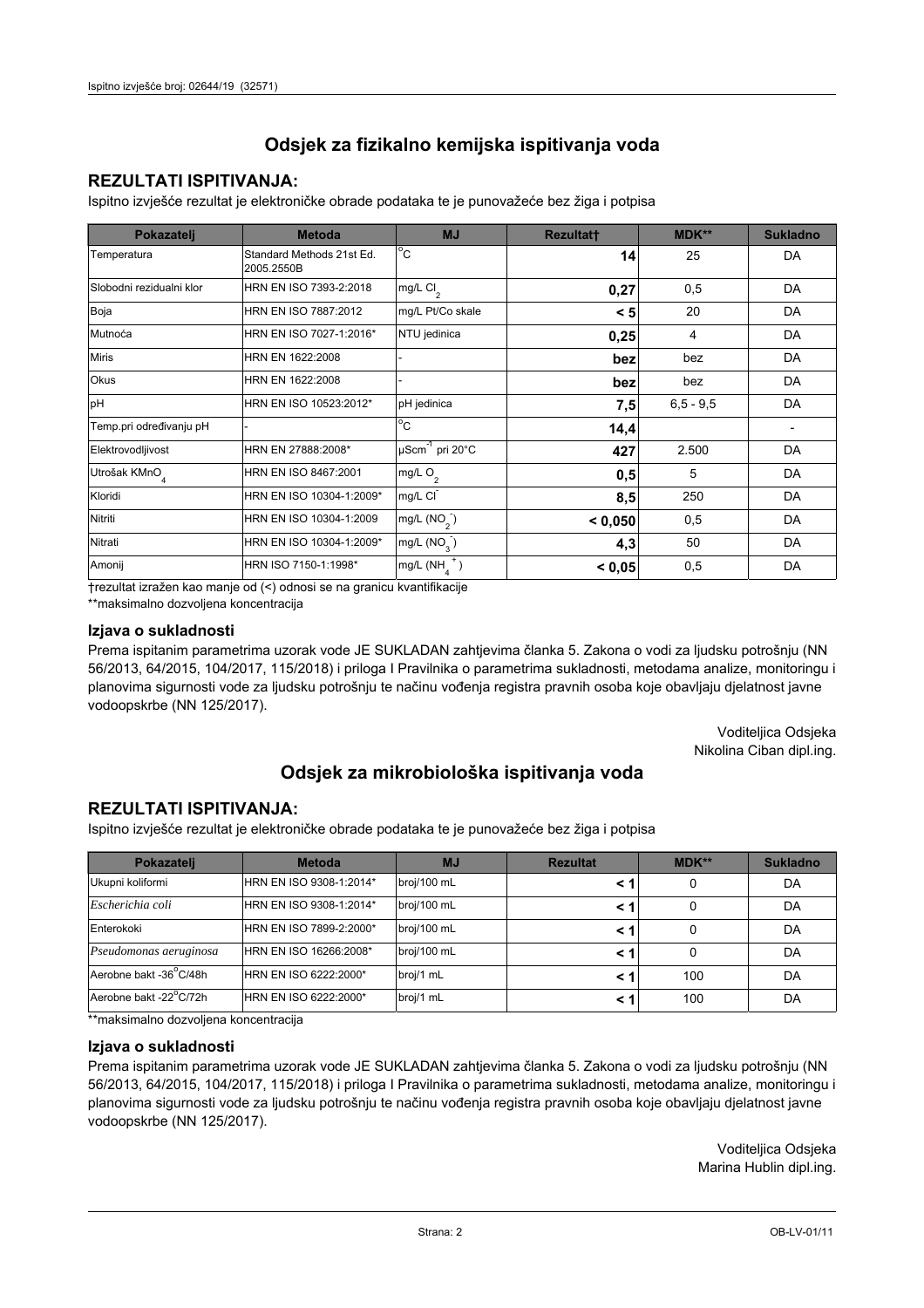



VODOOPSKRBA I ODVODNJA ZAGREBAČKE ŽUPANIJE D.O.O.-PJ DUGO SELO 10000 ZAGREB KOLEDOVČINA ULICA 1

Rakitje, 02.12.2019.

# **ISPITNO IZVJEŠĆE**

#### ISPITNO IZVJEŠĆE BROJ: 02645/19 (32572)

| Naziv uzorka: | VODA ZA LJUDSKU POTROŠNJU           |
|---------------|-------------------------------------|
| Vrsta uzorka: | Javna vodoopskrba - razvodni sustav |

HEO: Dugo Selo Uzorkovao: Marija Vrban dipl.san.ing. Metoda HRN ISO 5667-5:2011\*, HRN EN ISO 19458:2008\* uzorkovanja: Plan uzorkovanja: OB-LV-07/2019

29.11.2019.09:40

29.11.2019. 12:16

Uzorak uzorkovan Vrijeme uzimanja uzorka: Analiza započeta:

Vrijeme dostave: Analiza završena: 29.11.2019. 12:00 02.12.2019.09:00

VODOOPSKRBA I ODVODNJA ZAGREBAČKE ŽUPANIJE D.O.O.- PJ DUGO SELO Naručitelj: KOLEDOVČINA ULICA 1, 10000 ZAGREB OIB: 54189804734 Lokacija: STARIJAK, VS MARTIN BREG II, DUGO SELO, PH Vodovodom upravlja: VODOOPSKRBA I ODVODNJA ZAGREBAČKE ŽUPANIJE D.O.O.- PJ DUGO SELO KOLEDOVČINA ULICA 1, 10000 ZAGREB OIB: 54189804734

Oblik zahtjeva: Zahtjev po ugovoru

Sukladnost je izražena uz rezultate ispitivanja.

Rukovoditeljica Službe Marina Hublin dipl.ing.

Napomena:

- 1) Rezultati ispitivanja odnose se isključivo na ispitivani uzorak.
- 2) Ispitna izvješća se ne smiju umnožavati bez odobrenja Zavoda.

3) Akreditirane metode označene su zvjezdicom (\*).

- 4) Iziava o sukladnosti nije u područiu akreditacije.
- 5) Mjerna nesigurnost za akreditirane metode dostupna je na zahtjev.

Služba za zdravstvenu ekologiju ovlaštena je kao službeni laboratorij za obavlianie određenih analiza vode, hrane i okolišnih uzoraka u proizvodniji hrane prema rješenju Ministarstva poljoprivrede: KLASA:UP/I-322-01/18-01/36, URBROJ:525-10/0729-18-3

Služba za zdravstvenu ekologiju ovlaštena je kao službeni laboratorij za provođenie ispitivania vode za liudsku potrošniu za određene parametre prema riešenju Ministarstva zdravstva: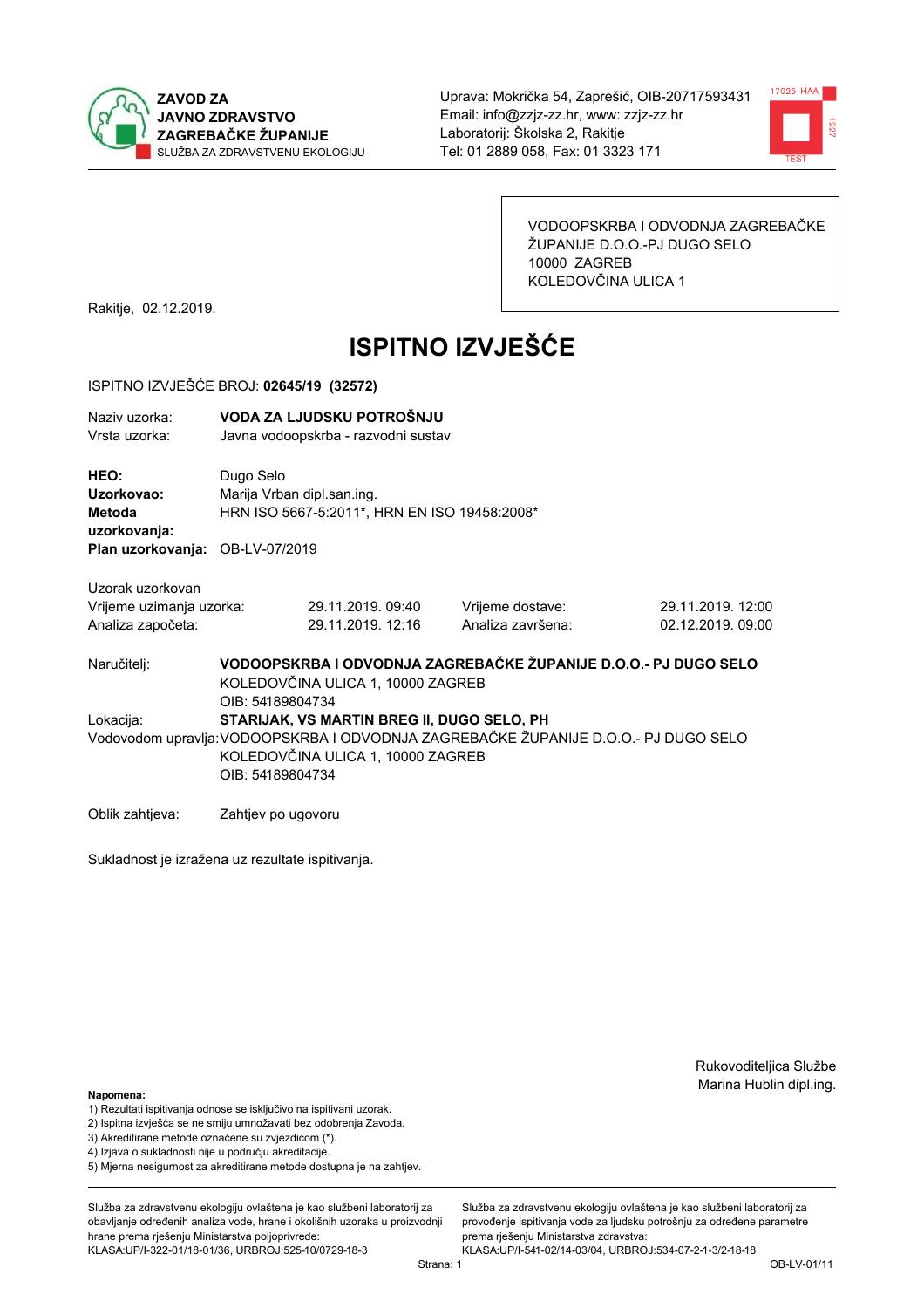## **REZULTATI ISPITIVANJA:**

Ispitno izviešće rezultat je elektroničke obrade podataka te je punovažeće bez žiga i potpisa

| Pokazatelj                | <b>Metoda</b>                           | <b>MJ</b>                   | <b>Rezultatt</b> | <b>MDK**</b>  | <b>Sukladno</b> |
|---------------------------|-----------------------------------------|-----------------------------|------------------|---------------|-----------------|
| Temperatura               | Standard Methods 21st Ed.<br>2005.2550B | $^{\circ}$ C                | 12,4             | 25            | DA              |
| Slobodni rezidualni klor  | HRN EN ISO 7393-2:2018                  | mg/L Cl <sub>2</sub>        | 0,20             | 0,5           | DA              |
| Boja                      | HRN EN ISO 7887:2012                    | mg/L Pt/Co skale            | < 5              | 20            | DA              |
| Mutnoća                   | HRN EN ISO 7027-1:2016*                 | NTU jedinica                | 0, 19            | 4             | DA              |
| <b>Miris</b>              | HRN EN 1622:2008                        |                             | bez              | bez           | DA              |
| <b>Okus</b>               | HRN EN 1622:2008                        |                             | bez              | bez           | DA              |
| pH                        | HRN EN ISO 10523:2012*                  | pH jedinica                 | 7,5              | $6, 5 - 9, 5$ | DA              |
| Temp.pri određivanju pH   |                                         | $\overline{C}$              | 14,5             |               |                 |
| Elektrovodljivost         | HRN EN 27888:2008*                      | µScm <sup>-1</sup> pri 20°C | 433              | 2.500         | DA              |
| Utrošak KMnO <sub>4</sub> | HRN EN ISO 8467:2001                    | mg/L O <sub>2</sub>         | < 0, 5           | 5             | DA              |
| Kloridi                   | HRN EN ISO 10304-1:2009*                | mg/L CI                     | 8,9              | 250           | DA              |
| Nitriti                   | HRN EN ISO 10304-1:2009                 | mg/L $(NO2)$                | < 0,050          | 0,5           | DA              |
| Nitrati                   | HRN EN ISO 10304-1:2009*                | mg/L $(NO3)$                | 4,2              | 50            | DA              |
| Amonij                    | HRN ISO 7150-1:1998*                    | mg/L (NH                    | < 0,05           | 0,5           | DA              |

trezultat izražen kao manje od (<) odnosi se na granicu kvantifikacije

\*\*maksimalno dozvoljena koncentracija

### Izjava o sukladnosti

Prema ispitanim parametrima uzorak vode JE SUKLADAN zahtievima članka 5. Zakona o vodi za ljudsku potrošnju (NN 56/2013, 64/2015, 104/2017, 115/2018) i priloga I Pravilnika o parametrima sukladnosti, metodama analize, monitoringu i planovima sigurnosti vode za ljudsku potrošnju te načinu vođenja registra pravnih osoba koje obavljaju djelatnost javne vodoopskrbe (NN 125/2017).

> Voditeljica Odsjeka Nikolina Ciban dipl.ing.

# Odsjek za mikrobiološka ispitivanja voda

## **REZULTATI ISPITIVANJA:**

Ispitno izvješće rezultat je elektroničke obrade podataka te je punovažeće bez žiga i potpisa

| Pokazatelj             | <b>Metoda</b>           | <b>MJ</b>   | <b>Rezultat</b> | $MDK**$ | <b>Sukladno</b> |
|------------------------|-------------------------|-------------|-----------------|---------|-----------------|
| Ukupni koliformi       | HRN EN ISO 9308-1:2014* | broj/100 mL |                 | 0       | DA              |
| Escherichia coli       | HRN EN ISO 9308-1:2014* | broj/100 mL |                 | 0       | DA              |
| Enterokoki             | HRN EN ISO 7899-2:2000* | broj/100 mL |                 | 0       | DA              |
| Pseudomonas aeruginosa | HRN EN ISO 16266:2008*  | broj/100 mL | < 1             | 0       | DA              |
| Aerobne bakt -36 C/48h | HRN EN ISO 6222:2000*   | broj/1 mL   |                 | 100     | DA              |
| Aerobne bakt -22°C/72h | HRN EN ISO 6222:2000*   | broj/1 mL   |                 | 100     | DA              |

\*\*maksimalno dozvoljena koncentracija

#### Izjava o sukladnosti

Prema ispitanim parametrima uzorak vode JE SUKLADAN zahtjevima članka 5. Zakona o vodi za ljudsku potrošnju (NN 56/2013, 64/2015, 104/2017, 115/2018) i priloga I Pravilnika o parametrima sukladnosti, metodama analize, monitoringu i planovima sigurnosti vode za ljudsku potrošnju te načinu vođenja registra pravnih osoba koje obavljaju djelatnost javne vodoopskrbe (NN 125/2017).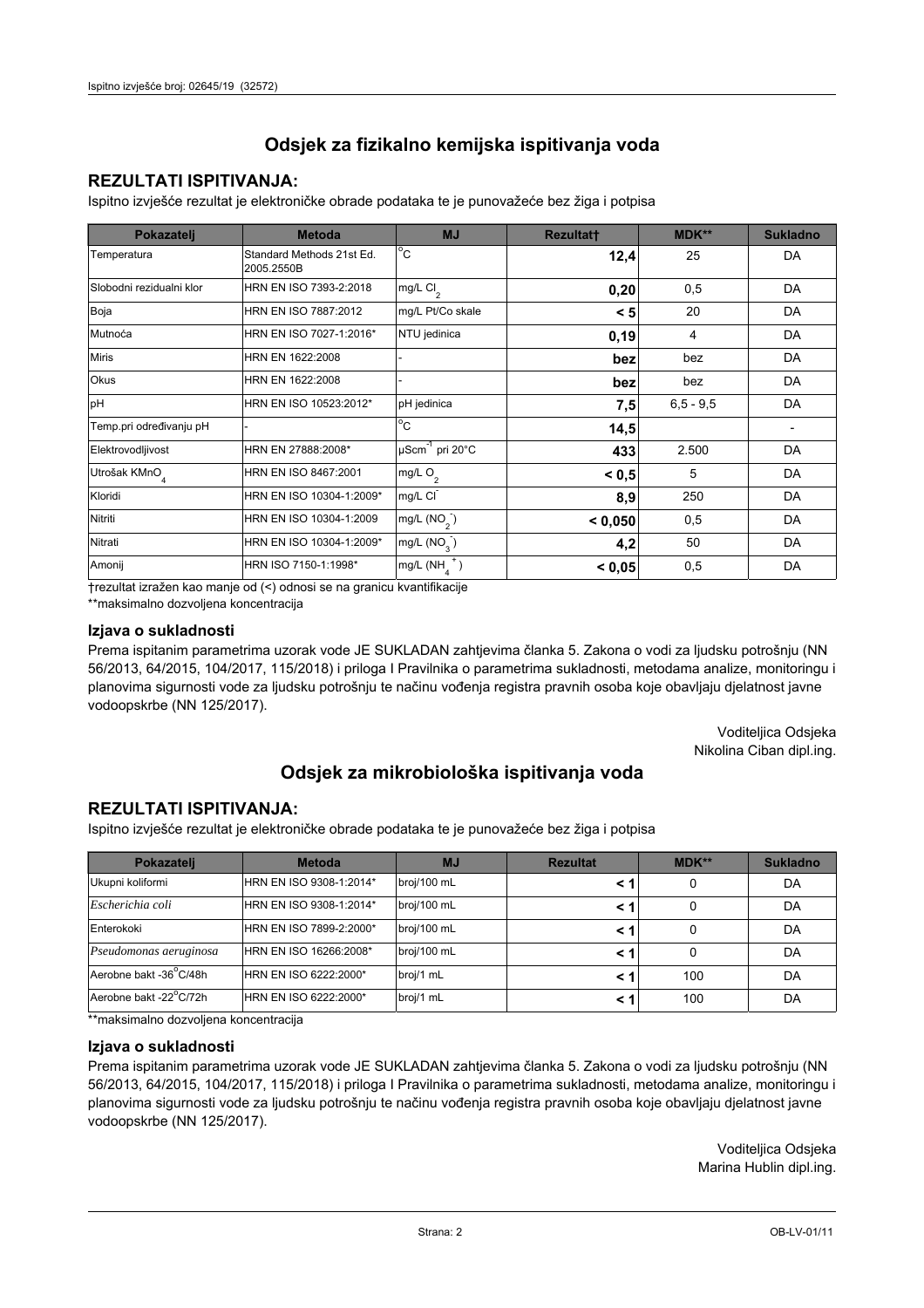



VODOOPSKRBA I ODVODNJA ZAGREBAČKE ŽUPANIJE D.O.O.-PJ DUGO SELO 10000 ZAGREB KOLEDOVČINA ULICA 1

Rakitje, 02.12.2019.

# **ISPITNO IZVJEŠĆE**

#### ISPITNO IZVJEŠĆE BROJ: 02646/19 (32573)

| Naziv uzorka: | VODA ZA LJUDSKU POTROŠNJU           |
|---------------|-------------------------------------|
| Vrsta uzorka: | Javna vodoopskrba - razvodni sustav |

HEO: Dugo Selo Uzorkovao: Mariia Vrban dipl.san.ing. Metoda HRN ISO 5667-5:2011\*, HRN EN ISO 19458:2008\* uzorkovanja: Plan uzorkovanja: OB-LV-07/2019

29.11.2019.09:58

29.11.2019. 12:17

Uzorak uzorkovan Vrijeme uzimanja uzorka: Analiza započeta:

Vrijeme dostave: Analiza završena:

29.11.2019. 12:00 02.12.2019.09:03

VODOOPSKRBA I ODVODNJA ZAGREBAČKE ŽUPANIJE D.O.O.- PJ DUGO SELO Naručitelj: KOLEDOVČINA ULICA 1, 10000 ZAGREB OIB: 54189804734 Lokacija: ŠKOLSKA ULICA. VS MARTIN BREG I. DUGO SELO. HIDRANT Vodovodom upravlja: VODOOPSKRBA I ODVODNJA ZAGREBAČKE ŽUPANIJE D.O.O.- PJ DUGO SELO KOLEDOVČINA ULICA 1, 10000 ZAGREB OIB: 54189804734

Oblik zahtjeva: Zahtjev po ugovoru

Sukladnost je izražena uz rezultate ispitivanja.

Rukovoditeljica Službe Marina Hublin dipl.ing.

Napomena:

- 1) Rezultati ispitivanja odnose se isključivo na ispitivani uzorak.
- 2) Ispitna izvješća se ne smiju umnožavati bez odobrenja Zavoda.

3) Akreditirane metode označene su zvjezdicom (\*).

- 4) Iziava o sukladnosti nije u područiu akreditacije.
- 5) Mjerna nesigurnost za akreditirane metode dostupna je na zahtjev.

Služba za zdravstvenu ekologiju ovlaštena je kao službeni laboratorij za obavlianie određenih analiza vode, hrane i okolišnih uzoraka u proizvodniji hrane prema rješenju Ministarstva poljoprivrede: KLASA:UP/I-322-01/18-01/36, URBROJ:525-10/0729-18-3

Služba za zdravstvenu ekologiju ovlaštena je kao službeni laboratorij za provođenie ispitivania vode za liudsku potrošniu za određene parametre prema riešenju Ministarstva zdravstva: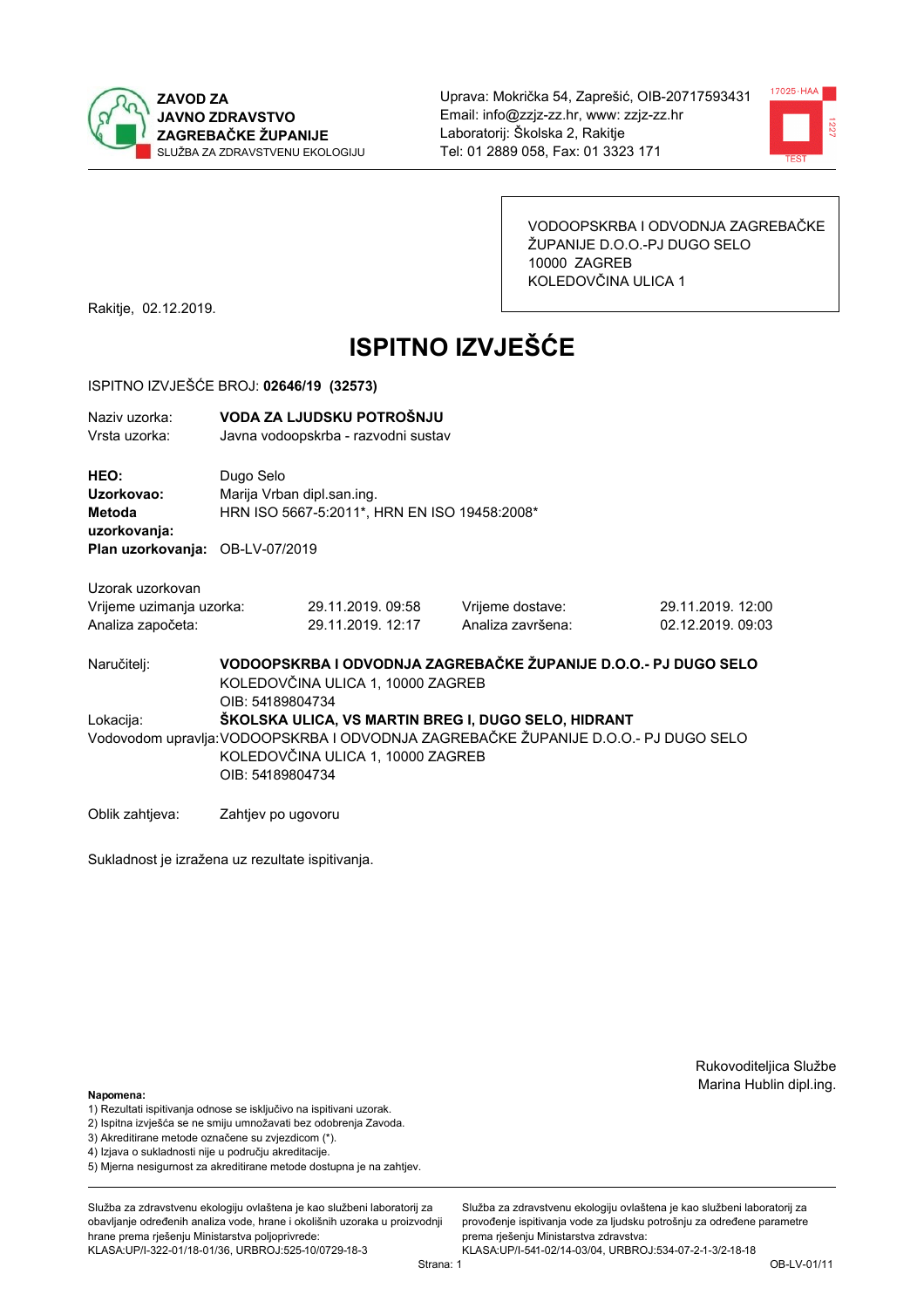## **REZULTATI ISPITIVANJA:**

Ispitno izviešće rezultat je elektroničke obrade podataka te je punovažeće bez žiga i potpisa

| Pokazatelj                | <b>Metoda</b>                           | <b>MJ</b>                   | <b>Rezultatt</b> | <b>MDK**</b>  | <b>Sukladno</b> |
|---------------------------|-----------------------------------------|-----------------------------|------------------|---------------|-----------------|
| Temperatura               | Standard Methods 21st Ed.<br>2005.2550B | $^{\circ}$ C                | 13,2             | 25            | DA              |
| Slobodni rezidualni klor  | HRN EN ISO 7393-2:2018                  | $mg/L$ Cl <sub>2</sub>      | 0,13             | 0,5           | DA              |
| Boja                      | HRN EN ISO 7887:2012                    | mg/L Pt/Co skale            | < 5              | 20            | DA              |
| Mutnoća                   | HRN EN ISO 7027-1:2016*                 | NTU jedinica                | 0,18             | 4             | DA              |
| <b>Miris</b>              | HRN EN 1622:2008                        |                             | bez              | bez           | DA              |
| Okus                      | HRN EN 1622:2008                        |                             | bez              | bez           | DA              |
| pH                        | HRN EN ISO 10523:2012*                  | pH jedinica                 | 7,7              | $6, 5 - 9, 5$ | DA              |
| Temp.pri određivanju pH   |                                         | $^{\circ}$ C                | 14,5             |               |                 |
| Elektrovodljivost         | HRN EN 27888:2008*                      | µScm <sup>-1</sup> pri 20°C | 432              | 2.500         | DA              |
| Utrošak KMnO <sub>4</sub> | HRN EN ISO 8467:2001                    | mg/L O <sub>2</sub>         | 0,6              | 5             | DA              |
| Kloridi                   | HRN EN ISO 10304-1:2009*                | mg/L CI                     | 8,9              | 250           | DA              |
| Nitriti                   | HRN EN ISO 10304-1:2009                 | mg/L $(NO2)$                | < 0.050          | 0,5           | DA              |
| Nitrati                   | HRN EN ISO 10304-1:2009*                | mg/L (NO <sub>3</sub> )     | 4,4              | 50            | DA              |
| Amonij                    | HRN ISO 7150-1:1998*                    | mg/L (NH                    | < 0,05           | 0,5           | DA              |

trezultat izražen kao manje od (<) odnosi se na granicu kvantifikacije

\*\*maksimalno dozvoljena koncentracija

### Izjava o sukladnosti

Prema ispitanim parametrima uzorak vode JE SUKLADAN zahtievima članka 5. Zakona o vodi za ljudsku potrošnju (NN 56/2013, 64/2015, 104/2017, 115/2018) i priloga I Pravilnika o parametrima sukladnosti, metodama analize, monitoringu i planovima sigurnosti vode za ljudsku potrošnju te načinu vođenja registra pravnih osoba koje obavljaju djelatnost javne vodoopskrbe (NN 125/2017).

> Voditeljica Odsjeka Nikolina Ciban dipl.ing.

# Odsjek za mikrobiološka ispitivanja voda

## **REZULTATI ISPITIVANJA:**

Ispitno izvješće rezultat je elektroničke obrade podataka te je punovažeće bez žiga i potpisa

| Pokazatelj             | <b>Metoda</b>           | <b>MJ</b>   | <b>Rezultat</b> | $MDK**$ | <b>Sukladno</b> |
|------------------------|-------------------------|-------------|-----------------|---------|-----------------|
| Ukupni koliformi       | HRN EN ISO 9308-1:2014* | broj/100 mL |                 | 0       | DA              |
| Escherichia coli       | HRN EN ISO 9308-1:2014* | broj/100 mL |                 | 0       | DA              |
| Enterokoki             | HRN EN ISO 7899-2:2000* | broj/100 mL |                 | 0       | DA              |
| Pseudomonas aeruginosa | HRN EN ISO 16266:2008*  | broj/100 mL | < 1             | 0       | DA              |
| Aerobne bakt -36 C/48h | HRN EN ISO 6222:2000*   | broj/1 mL   |                 | 100     | DA              |
| Aerobne bakt -22°C/72h | HRN EN ISO 6222:2000*   | broj/1 mL   |                 | 100     | DA              |

\*\*maksimalno dozvoljena koncentracija

#### Izjava o sukladnosti

Prema ispitanim parametrima uzorak vode JE SUKLADAN zahtjevima članka 5. Zakona o vodi za ljudsku potrošnju (NN 56/2013, 64/2015, 104/2017, 115/2018) i priloga I Pravilnika o parametrima sukladnosti, metodama analize, monitoringu i planovima sigurnosti vode za ljudsku potrošnju te načinu vođenja registra pravnih osoba koje obavljaju djelatnost javne vodoopskrbe (NN 125/2017).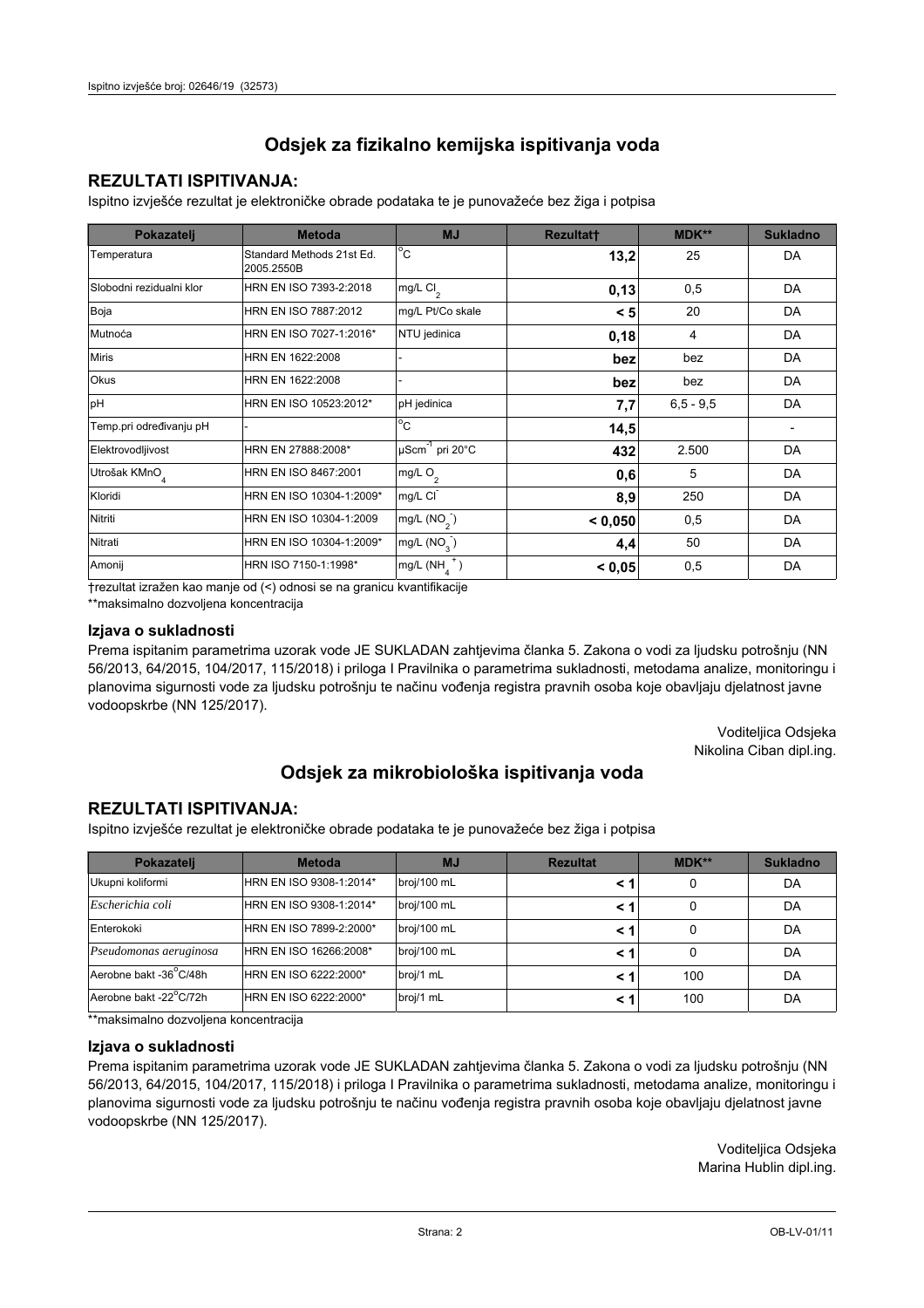



VODOOPSKRBA I ODVODNJA ZAGREBAČKE ŽUPANIJE D.O.O.-PJ DUGO SELO 10000 ZAGREB KOLEDOVČINA ULICA 1

Rakitje, 02.12.2019.

# **ISPITNO IZVJEŠĆE**

#### ISPITNO IZVJEŠĆE BROJ: 02647/19 (32574)

| Naziv uzorka: | VODA ZA LJUDSKU POTROŠNJU           |
|---------------|-------------------------------------|
| Vrsta uzorka: | Javna vodoopskrba - razvodni sustav |

HEO: Dugo Selo Uzorkovao: Marija Vrban dipl.san.ing. HRN ISO 5667-5:2011\*, HRN EN ISO 19458:2008\* **Metoda** uzorkovanja: Plan uzorkovanja: OB-LV-07/2019

| Uzorak uzorkovan         |                   |                   |                   |
|--------------------------|-------------------|-------------------|-------------------|
| Vrijeme uzimanja uzorka: | 29.11.2019. 10:10 | Vrijeme dostave:  | 29.11.2019. 12:00 |
| Analiza započeta:        | 29.11.2019. 12:18 | Analiza završena: | 02.12.2019.09:04  |

VODOOPSKRBA I ODVODNJA ZAGREBAČKE ŽUPANIJE D.O.O.- PJ DUGO SELO Naručitelj: KOLEDOVČINA ULICA 1, 10000 ZAGREB OIB: 54189804734 Lokacija: HIDRANT KOD DVD-a, CENTAR GRADA, DUGO SELO Vodovodom upravlja: VODOOPSKRBA I ODVODNJA ZAGREBAČKE ŽUPANIJE D.O.O.- PJ DUGO SELO KOLEDOVČINA ULICA 1, 10000 ZAGREB OIB: 54189804734

Oblik zahtjeva: Zahtjev po ugovoru

Sukladnost je izražena uz rezultate ispitivanja.

Rukovoditeljica Službe Marina Hublin dipl.ing.

#### Napomena:

- 1) Rezultati ispitivanja odnose se isključivo na ispitivani uzorak.
- 2) Ispitna izvješća se ne smiju umnožavati bez odobrenja Zavoda.
- 3) Akreditirane metode označene su zvjezdicom (\*).
- 4) Iziava o sukladnosti nije u području akreditacije.
- 5) Mjerna nesigurnost za akreditirane metode dostupna je na zahtjev.

Služba za zdravstvenu ekologiju ovlaštena je kao službeni laboratorij za obavlianie određenih analiza vode, hrane i okolišnih uzoraka u proizvodniji hrane prema rješenju Ministarstva poljoprivrede: KLASA:UP/I-322-01/18-01/36, URBROJ:525-10/0729-18-3

Služba za zdravstvenu ekologiju ovlaštena je kao službeni laboratorij za provođenie ispitivania vode za liudsku potrošniu za određene parametre prema riešenju Ministarstva zdravstva: KLASA:UP/I-541-02/14-03/04, URBROJ:534-07-2-1-3/2-18-18

Strana: 1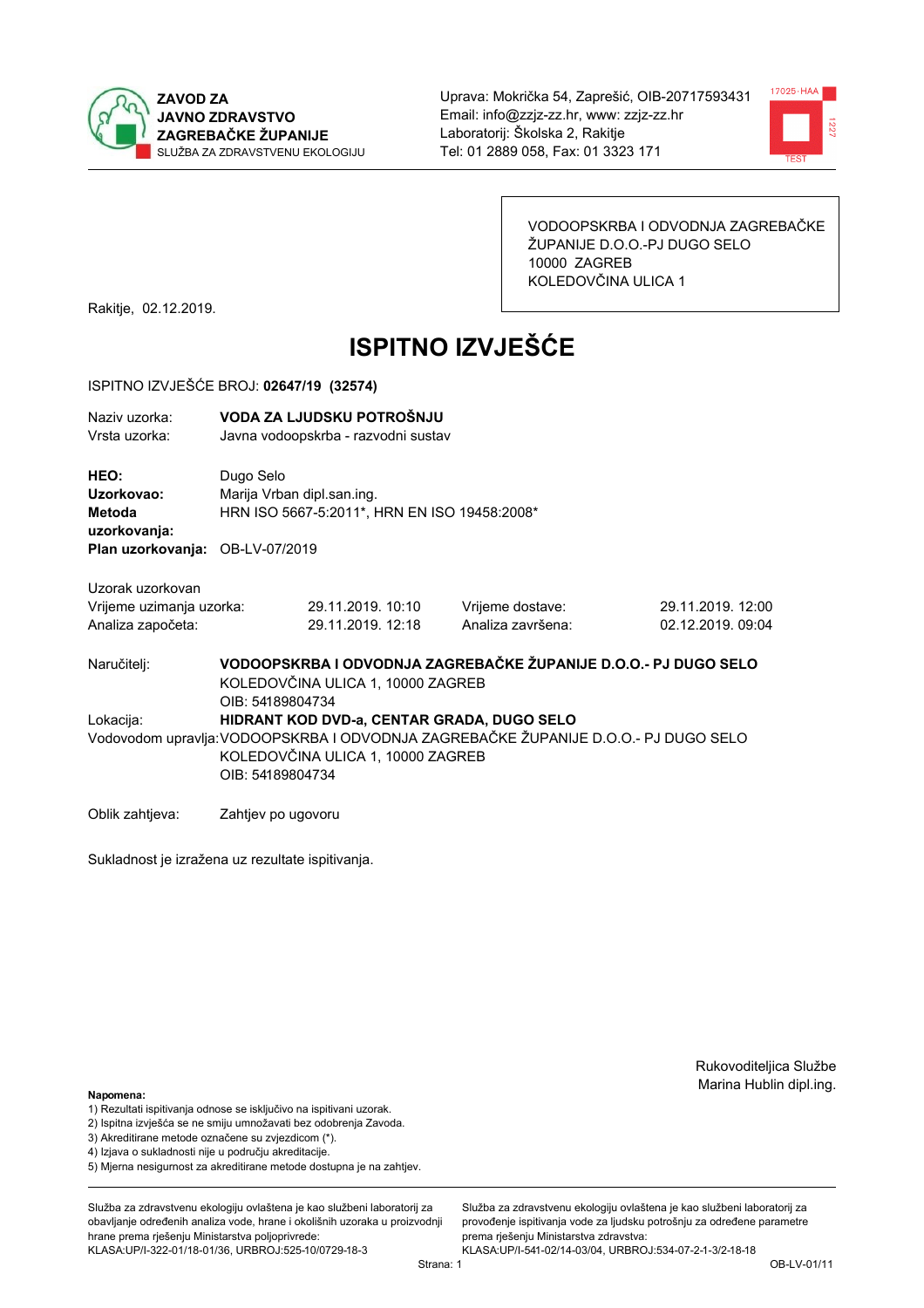## **REZULTATI ISPITIVANJA:**

Ispitno izviešće rezultat je elektroničke obrade podataka te je punovažeće bez žiga i potpisa

| Pokazatelj                | <b>Metoda</b>                           | <b>MJ</b>                   | <b>Rezultatt</b> | <b>MDK**</b>  | <b>Sukladno</b> |
|---------------------------|-----------------------------------------|-----------------------------|------------------|---------------|-----------------|
| Temperatura               | Standard Methods 21st Ed.<br>2005.2550B | $^{\circ}$ C                | 14               | 25            | DA              |
| Slobodni rezidualni klor  | HRN EN ISO 7393-2:2018                  | $mg/L$ Cl <sub>2</sub>      | 0,14             | 0,5           | DA              |
| Boja                      | HRN EN ISO 7887:2012                    | mg/L Pt/Co skale            | < 5              | 20            | DA              |
| Mutnoća                   | HRN EN ISO 7027-1:2016*                 | NTU jedinica                | 0,15             | 4             | DA              |
| <b>Miris</b>              | HRN EN 1622:2008                        |                             | bez              | bez           | DA              |
| Okus                      | HRN EN 1622:2008                        |                             | bez              | bez           | DA              |
| pH                        | HRN EN ISO 10523:2012*                  | pH jedinica                 | 7,4              | $6, 5 - 9, 5$ | DA              |
| Temp.pri određivanju pH   |                                         | $^{\circ}$ C                | 15,3             |               |                 |
| Elektrovodljivost         | HRN EN 27888:2008*                      | µScm <sup>-1</sup> pri 20°C | 431              | 2.500         | DA              |
| Utrošak KMnO <sub>4</sub> | HRN EN ISO 8467:2001                    | mg/L O <sub>2</sub>         | 0,5              | 5             | DA              |
| Kloridi                   | HRN EN ISO 10304-1:2009*                | mg/L CI                     | 8,6              | 250           | DA              |
| Nitriti                   | HRN EN ISO 10304-1:2009                 | mg/L $(NO2)$                | < 0.050          | 0,5           | DA              |
| Nitrati                   | HRN EN ISO 10304-1:2009*                | mg/L (NO <sub>3</sub> )     | 4,1              | 50            | DA              |
| Amonij                    | HRN ISO 7150-1:1998*                    | mg/L (NH                    | < 0,05           | 0,5           | DA              |

trezultat izražen kao manje od (<) odnosi se na granicu kvantifikacije

\*\*maksimalno dozvoljena koncentracija

### Izjava o sukladnosti

Prema ispitanim parametrima uzorak vode JE SUKLADAN zahtievima članka 5. Zakona o vodi za ljudsku potrošnju (NN 56/2013, 64/2015, 104/2017, 115/2018) i priloga I Pravilnika o parametrima sukladnosti, metodama analize, monitoringu i planovima sigurnosti vode za ljudsku potrošnju te načinu vođenja registra pravnih osoba koje obavljaju djelatnost javne vodoopskrbe (NN 125/2017).

> Voditeljica Odsjeka Nikolina Ciban dipl.ing.

# Odsjek za mikrobiološka ispitivanja voda

## **REZULTATI ISPITIVANJA:**

Ispitno izvješće rezultat je elektroničke obrade podataka te je punovažeće bez žiga i potpisa

| Pokazatelj             | <b>Metoda</b>           | <b>MJ</b>   | <b>Rezultat</b> | <b>MDK**</b> | <b>Sukladno</b> |
|------------------------|-------------------------|-------------|-----------------|--------------|-----------------|
| Ukupni koliformi       | HRN EN ISO 9308-1:2014* | broj/100 mL |                 |              | DA              |
| Escherichia coli       | HRN EN ISO 9308-1:2014* | broj/100 mL | < 1             |              | DA              |
| Enterokoki             | HRN EN ISO 7899-2:2000* | broj/100 mL | < '             |              | DA              |
| Pseudomonas aeruginosa | HRN EN ISO 16266:2008*  | broj/100 mL | < 1             | 0            | DA              |
| Aerobne bakt -36 C/48h | HRN EN ISO 6222:2000*   | broj/1 mL   |                 | 100          | DA              |
| Aerobne bakt -22°C/72h | HRN EN ISO 6222:2000*   | broj/1 mL   | < 1             | 100          | DA              |

\*\*maksimalno dozvoljena koncentracija

#### Izjava o sukladnosti

Prema ispitanim parametrima uzorak vode JE SUKLADAN zahtjevima članka 5. Zakona o vodi za ljudsku potrošnju (NN 56/2013, 64/2015, 104/2017, 115/2018) i priloga I Pravilnika o parametrima sukladnosti, metodama analize, monitoringu i planovima sigurnosti vode za ljudsku potrošnju te načinu vođenja registra pravnih osoba koje obavljaju djelatnost javne vodoopskrbe (NN 125/2017).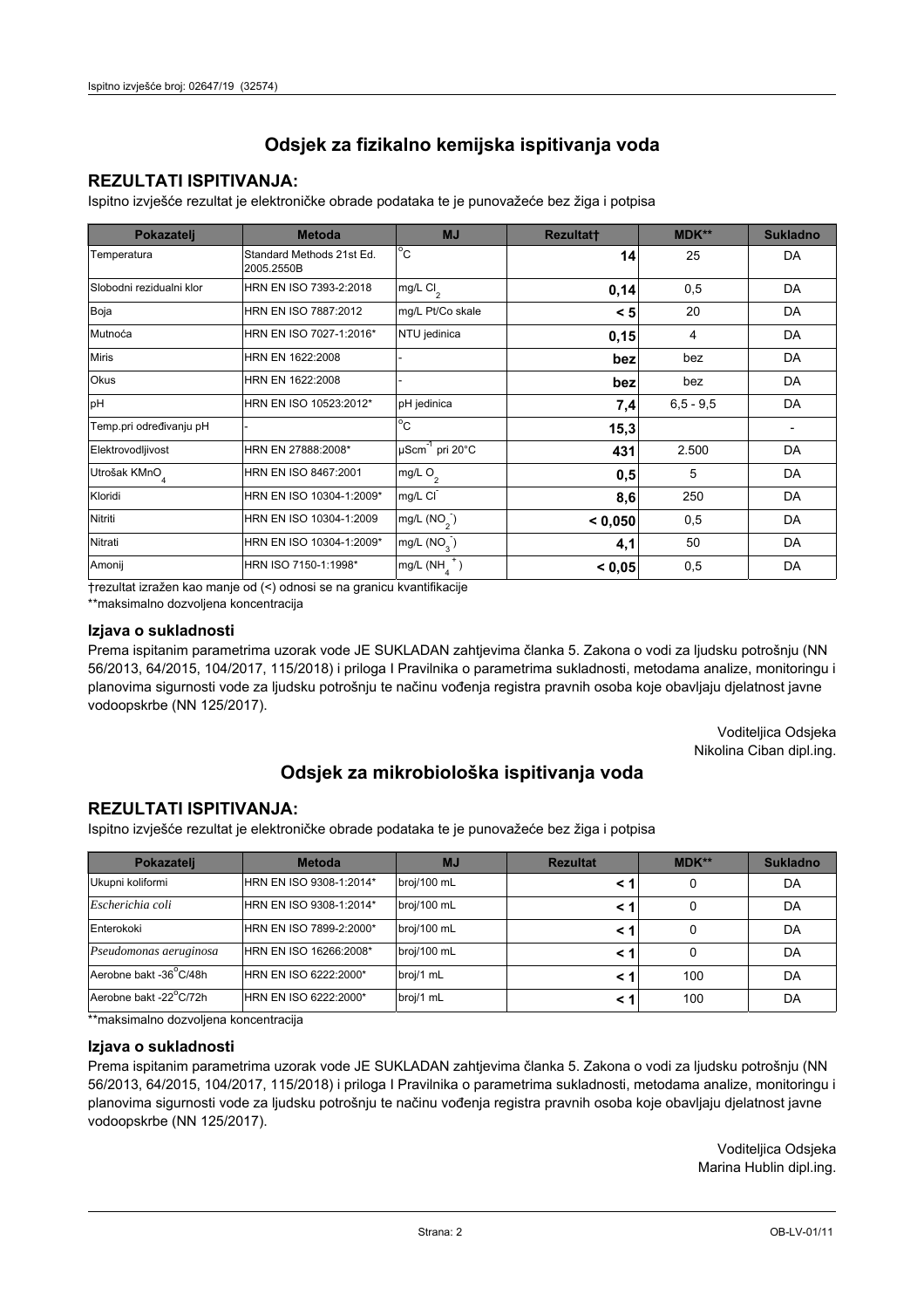



VODOOPSKRBA I ODVODNJA ZAGREBAČKE ŽUPANIJE D.O.O.-PJ DUGO SELO 10000 ZAGREB KOLEDOVČINA ULICA 1

Rakitje, 02.12.2019.

# **ISPITNO IZVJEŠĆE**

#### ISPITNO IZVJEŠĆE BROJ: 02648/19 (32575)

| Naziv uzorka: | VODA ZA LJUDSKU POTROŠNJU           |
|---------------|-------------------------------------|
| Vrsta uzorka: | Javna vodoopskrba - razvodni sustav |

HEO: Dugo Selo Uzorkovao: Marija Vrban dipl.san.ing. **Metoda** HRN ISO 5667-5:2011\*, HRN EN ISO 19458:2008\* uzorkovanja: Plan uzorkovanja: OB-LV-07/2019

Uzorak uzorkovan Vrijeme uzimania uzorka:

| Vrijeme uzimanja uzorka: | 29.11.2019. 10:50 |  |
|--------------------------|-------------------|--|
| Analiza započeta:        | 29.11.2019. 12:19 |  |

Vrijeme dostave: Analiza završena: 29.11.2019. 12:00 02.12.2019.09:04

VODOOPSKRBA I ODVODNJA ZAGREBAČKE ŽUPANIJE D.O.O.- PJ DUGO SELO Naručitelj: KOLEDOVČINA ULICA 1, 10000 ZAGREB OIB: 54189804734 Lokacija: **NH OBOROVO** Vodovodom upravlja: VODOOPSKRBA I ODVODNJA ZAGREBAČKE ŽUPANIJE D.O.O.- PJ DUGO SELO KOLEDOVČINA ULICA 1, 10000 ZAGREB OIB: 54189804734

Oblik zahtjeva: Zahtjev po ugovoru

Sukladnost je izražena uz rezultate ispitivanja.

Rukovoditeljica Službe Marina Hublin dipl.ing.

#### Napomena:

- 1) Rezultati ispitivanja odnose se isključivo na ispitivani uzorak.
- 2) Ispitna izvješća se ne smiju umnožavati bez odobrenja Zavoda.

3) Akreditirane metode označene su zvjezdicom (\*).

- 4) Iziava o sukladnosti nije u području akreditacije.
- 5) Mjerna nesigurnost za akreditirane metode dostupna je na zahtjev.

Služba za zdravstvenu ekologiju ovlaštena je kao službeni laboratorij za obavlianie određenih analiza vode, hrane i okolišnih uzoraka u proizvodniji hrane prema rješenju Ministarstva poljoprivrede: KLASA:UP/I-322-01/18-01/36, URBROJ:525-10/0729-18-3

Služba za zdravstvenu ekologiju ovlaštena je kao službeni laboratorij za provođenie ispitivania vode za liudsku potrošniu za određene parametre prema riešenju Ministarstva zdravstva: